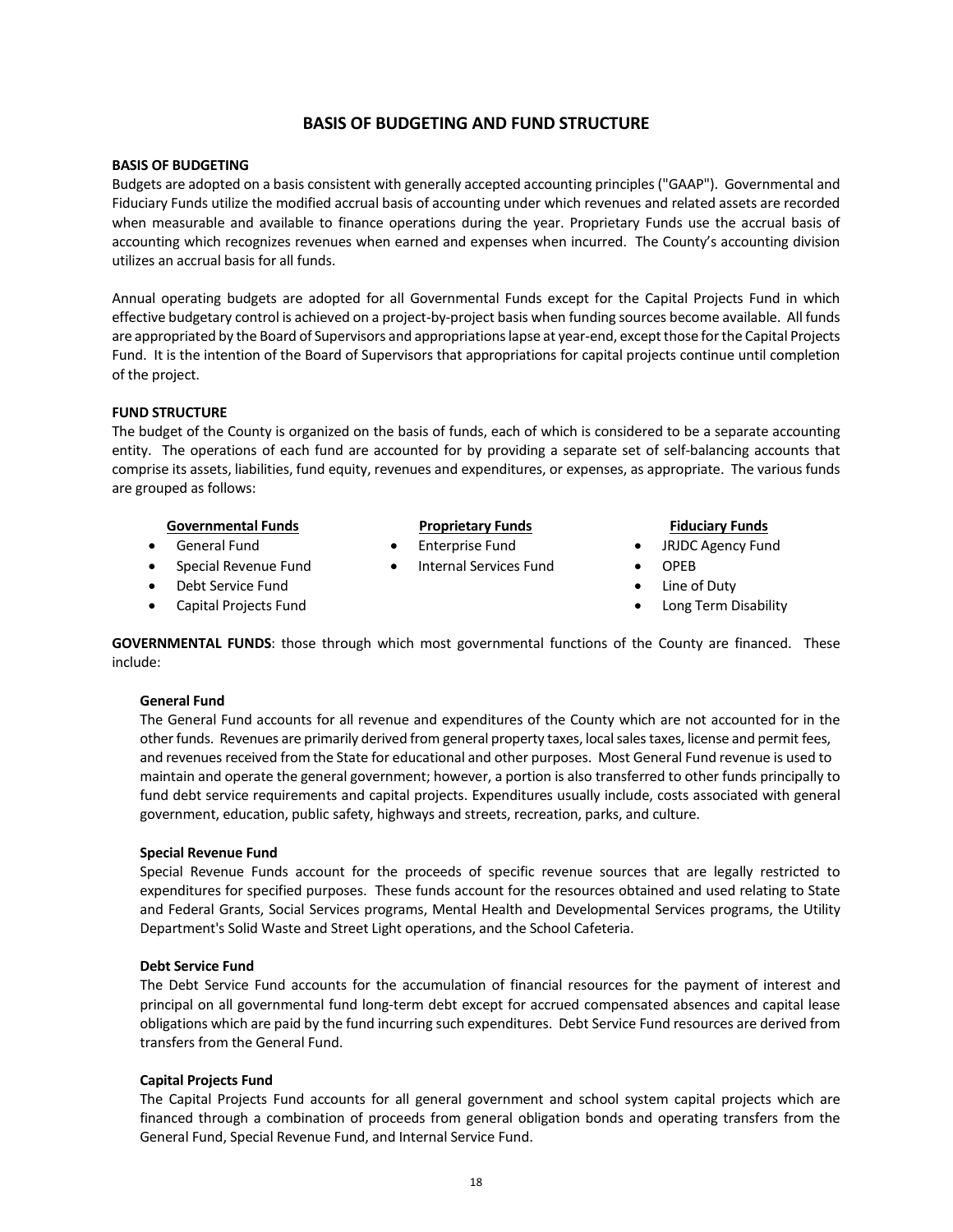#### *Basis of Budgeting and Fund Structure (continued)*

**PROPRIETARY FUNDS**: accounts for operations that are financed and operated in a manner similar to private business enterprises, where the intent of the County is that the cost of providing services to the general public be financed or recovered through charges to users of such services. These funds include:

## **Enterprise Funds**

Enterprise Funds account for the operation, maintenance, and construction of the County-owned water and wastewater (sewer) utilities.

# **Internal Service Funds**

An Internal Service Fund accounts for the financing of goods or services provided by one department to other departments of the government on a cost-reimbursement basis. The Internal Service Fund budgets for the County are: the Central Automotive Maintenance operations, the Technology Replacement Fund, the Risk Management Fund, and the Healthcare Fund.

**FIDUCIARY FUND:** used if the government has a fiduciary or custodial responsibility for assets.

# **James River Juvenile Detention Center (JRJDC) Agency Fund**

The JRJDC Agency Fund accounts for assets held by the County for the James River Juvenile Detention Commission. All revenue and expenditures related to operations are accounted for in separate sub-funds, operating, debt, and capital. Resources for operations are primarily derived from a transfer from the General Fund and payments from the State and other localities.

# **Other Post Employee Benefits (OPEB) Fiduciary Fund (GASB 45)**

The OPEB Fiduciary Fund accounts for assets held by the County for Other Post Employee Benefits (OPEB-GASB 45 costs). Resources for these cost requirements are derived from a transfer from the General Fund.

# **Line of Duty**

The Line of Duty Fiduciary Fund was created due to a mandate from the Commonwealth of Virginia that requires localities to pay the cost of this State approved benefit. Resources for this cost requirement are derived from a transfer to OPEB-GASB 45 Fiduciary Fund.

#### **Long-Term Disability**

The Long-Term Disability Fund includes funding for the fully-insured premiums to cover the basic, County-provided long-term disability benefit for eligible General Government and Schools employees. Resources for this cost requirement are derived from a transfer from the General Fund.